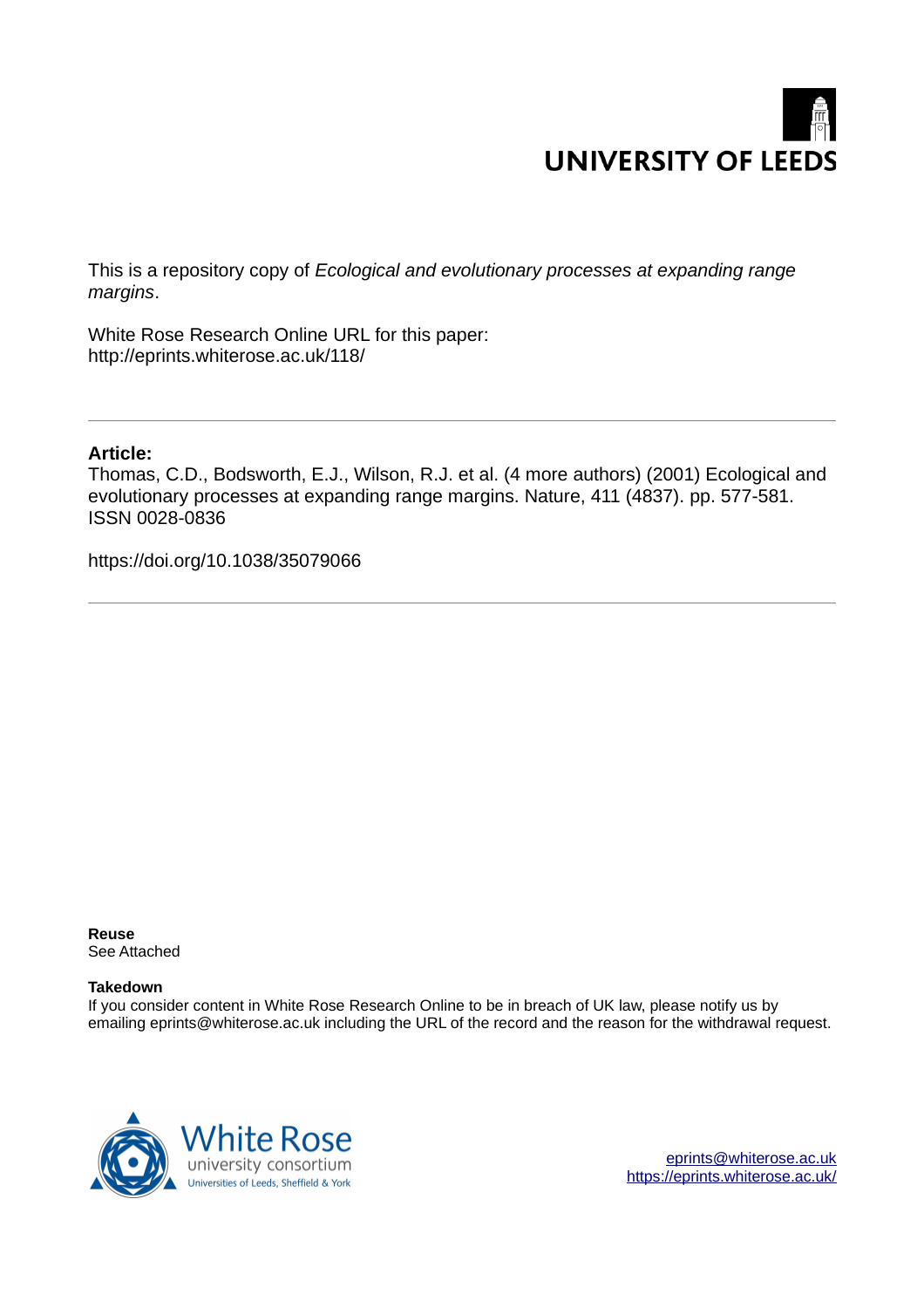The circle shown in Fig. 3 shows an area where all three phases have been identified in different runs. The centre of this circle is in excellent agreement with the  $\gamma-\beta$ -perovskite+MgO triple point reported<sup>29</sup> at 22.9 GPa and 2,260 K.

The present data strongly support earlier estimates of the phaseboundary temperature between ringwoodite and perovskite of about 1,900 K at 24 GPa, the pressure at a depth of 660 km in the Earth's mantle. The measurements also show that phase relations in simple systems can be measured more reliably in laser-heated diamond cells than by using multi-anvil methods; this is because measurements of pressure and temperature are more accurate, and the method provides the capability to use an inert and nearly hydrostatic pressure environment. Moreover, phase boundaries can be measured over much larger temperature ranges. Additional constraints on the phase diagram will have to come from calorimetric and spectroscopic measurements—as shown for the MgSiO<sub>3</sub> high-pressure polymorphs<sup>11</sup>. Larger samples and multi-anvil devices will be required for more complex systems, but pressure estimates will need to be improved by the systematic investigation of high-temperature equations of state of inert pressure calibrants such as gold. These could be provided by synchrotron X-ray measurements in laser-heated diamond cells.

Received 7 December 2000; accepted 28 March 2001.

- 1. Ringwood, A. E. Phase transformations and their bearing on the constitution and dynamics of the mantle. Geochim. Cosmochim. Acta 55, 2083-2110 (1991).
- 2. Poirier, J. P. in Introduction to the Physics of the Earth's Interior (eds Putnis, A. & Liebermann, R. C. ) 214-226 (Cambridge Univ. Press, Cambridge, 1991).
- 3. Zhao, Y. & Anderson, D. L. Mineral physics constraints on the chemical composition of the Earth's lower mantle. Phys. Earth Planet. Inter. 85, 273-292 (1994).
- 4. Navrotsky, A. Physics and Chemistry of Earth Materials (Cambridge Univ. Press, Cambridge, 1994). 5. Irifune, T. E. A. The postspinel phase boundary in  $Mg_2SiO_4$  determined by in situ X-ray diffraction.
- Science 279, 1698-1700 (1998). 6. Ito, E. & Takahashi, E. Postspinel transformations in the system  $Mg_2SiO_4-Fe_2SiO_4$  and some
- geophysical implications. *J. Geophys. Res.* 94, 10637-10646 (1989).
- 7. Boehler, R. & Chopelas, A. A new approach to laser heating in high pressure mineral physics. Geophys. Res. Lett. 18, 1147-1150 (1991).
- 8. Katsura, T. & Ito, E. The system Mg<sub>2</sub>SiO<sub>4</sub>-Fe<sub>2</sub>SiO<sub>4</sub> at high pressures and temperatures: precise determination of stabilities of olivine, modified spinel, and spinel. J. Geophys. Res. 94, 15663-15670 (1989).
- 9. Liu, L. A new high pressure phase of spinel. Earth Planet. Sci. Lett. 41, 398-404 (1978).
- 10. Kuroda, K. et al. Determination of the phase boundary between ilmenite and perovskite in MgSiO3 by in situ X-ray diffraction and quench experiments. Phys. Chem. Miner. 27, 523-532 (2000).
- 11. Chopelas, A. Estimates of mantle relevant Clapeyron slopes in the MgSiO<sub>3</sub> system from high-pressure spectroscopic data. Am. Miner. 84, 233-244 (1999).
- 12. Manghnani, M. H. et al. in Physics of Solids under High Pressure (ed. Schilling, J. S.) 47-55 (North Holland, Amsterdam, 1981).
- 13. Heinz, D. L. & Jeanloz, R. The equation of state of the gold calibration standard. *J. Appl. Phys.* 55, 885– 893 (1984).
- 14. Ming, L. C., Xiong, D. & Manghnani, M. H. Isothermal compression of Au and Al to 20 GPa. Physica B 139, 174±176 (1986).
- 15. Anderson, O. L., Isaak, D. G. & Yamamoto, S. Anharmonicity and the equation of state for gold. J. Appl. Phys. 65, 1534-1543 (1989).
- 16. Getting, I. C. & Kennedy, G. C. Effect of pressure on the emf of chromel-alumel and platinumplatinum 10% rhodium thermocouples. J. Appl. Phys. 41, 4552-4562 (1970).
- 17. Boehler, R. High-pressure experiments and the phase diagram of lower mantle and core materials. Rev. Geophys. 38, 221-245 (2000).
- 18. Chopelas, A. The fluorescence sideband method for obtaining acoustic velocities at high compressions: application to MgO and MgAl<sub>2</sub>O<sub>4</sub>. Phys. Chem. Miner. 23, 25-37 (1996).
- 19. Mao, H. K., Xu, J. & Bell, P. M. Calibration of the ruby pressure gauge to 800 kbar under quasihydrostatic conditions. J. Geophys. Res. 91, 4673-4676 (1986).
- 20. Zha, C. S., Mao, H. K. & Hemley, R. J. A primary pressure scale to 55 GPa from new measurements of equation of state and elasticity for MgO. AIRAPT Proc. 136, (1999).
- 21. Serghiou, G., Zerr, A., Chudinovskikh, L. & Boehler, R. The coesite-stishovite transition in a laserheated diamond cell. Geophys. Res. Lett. 22, 441-444 (1995).
- 22. Shimomura, O., Yamaoka, S., Nakazawa, H. & Fukunaga, O. in High Pressure Research in Geophysics (eds Akimoto, >S. & Manghnani, M. H.) 49-60 (Center for Academic Publishing of Japan, Tokyo, 1982).
- 23. Ragan, D. D., Gustavsen, R. & Schiferl, D. Calibration of the ruby R1 and R2 fluorescence shifts as a function of temperature from 0 to 600 K. J. Appl. Phys. 72, 5539-5544 (1992).
- 24. Datchi, F., Le Toullec, R. & Loubeyre, P. Improved calibration of the SrB<sub>4</sub>O<sub>7</sub>:Sm<sup>2+</sup> optical pressure
- gauge: advantages at very high pressures and high temperatures. J. Appl. Phys. 81, 3333-3339 (1997). 25. Yen, J. & Nicol, M. Temperature dependence of the ruby luminescence method for measuring high
- pressures. *J. Appl. Phys.* 72, 5535-5538 (1992). 26. Lacam, A. & Chateau, C. The  $SrB_4O_7:Sm^{2+}$  optical sensor for diamond anvil cells. *J. Appl. Phys.* 66, 366±370 (1989).
- 27. Boehler, R. & Zerr, A. Perovskite temperature profile. Science 265, 723 (1994).
- 28. Boehler, R. Melting and thermal expansion of iron in uniformly laser-heated diamond anvil cells. High Pressure Res. 5, 702-704 (1990).

29. Chopelas, A., Boehler, R. & Ko, T. Thermodynamics and behavior of  $\gamma$ -Mg<sub>2</sub>SiO<sub>4</sub> at high pressure: implications for  $Mg_2SiO_4$  phase equilibrium. Phys. Chem. Mineral. 21, 352-359 (1994).

#### Acknowledgements

We thank A. Zerr for assistance with the  $CO_2$ -laser heating experiments.

Correspondence and requests for materials should be addressed to R.B. (e-mail: boe@mpch-mainz.mpg.de).

................................................................. Ecological and evolutionary processes at expanding range margins

#### C. D. Thomas\*, E. J. Bodsworth\*, R. J. Wilson\*, A. D. Simmons\*, Z. G. Davies\*, M. Musche\*† & L. Conradt\*

\* Centre for Biodiversity and Conservation, School of Biology, University of Leeds, Leeds LS2 9JT, UK ..............................................................................................................................................

Many animals are regarded as relatively sedentary and specialized in marginal parts of their geographical distributions<sup>1,2</sup>. They are expected to be slow at colonizing new habitats. Despite this, the cool margins of many species' distributions have expanded rapidly in association with recent climate warming $3-10$ . We examined four insect species that have expanded their geographical ranges in Britain over the past 20 years. Here we report that two butterfly species have increased the variety of habitat types that they can colonize, and that two bush cricket species show increased fractions of longer-winged (dispersive) individuals in recently founded populations. Both ecological and evolutionary processes are probably responsible for these changes. Increased habitat breadth and dispersal tendencies have resulted in about 3 to 15-fold increases in expansion rates, allowing these insects to cross habitat disjunctions that would have represented major or complete barriers to dispersal before the expansions started. The emergence of dispersive phenotypes will increase the speed at which species invade new environments, and probably underlies the responses of many species to both past $11$  and future climate change.

Our first example concerns the silver-spotted skipper butterfly Hesperia comma in southern England. Near the coldest edges of their geographical ranges, ectothermic animals are often restricted to unusually warm habitats, such as areas of short vegetation on sheltered, south-facing (in the northern temperate zone) hillsides<sup>1,2</sup>. If they are limited by temperature, such populations should respond to climate warming by expanding into nearby habitats that were previously too cool. In 1982, H. comma was largely restricted to south- and south-west facing chalk grassland fragments in southeast England<sup>12</sup>. By 2000, however, it had colonized a wider range of aspects, including east-, west- and north-facing hillsides (Kuiper's test,  $n = 82$ ,  $m = 228$ ,  $k = 5,478$ ,  $P \le 0.001$ , where *n* is the number of habitat units occupied in 1982, *m* is the number colonized between 1982 and 2000, and k is the test statistic; Fig. 1a, b). High population densities were found on all aspects in 2000. Using these and additional habitat criteria<sup>12</sup> (see Methods), we were able to estimate the distributions of habitat in the eastern half of the South Downs hills (about 400 km $^2$  of south-east England), corresponding to 1982 and 2000 definitions of habitat. We estimated that 105 thermally

<sup>&</sup>lt;sup>†</sup> Present address: Luther-Universität-Wittenberg, Institüt für Zoologie, Domplatz 4, 060108 Halle, Germany.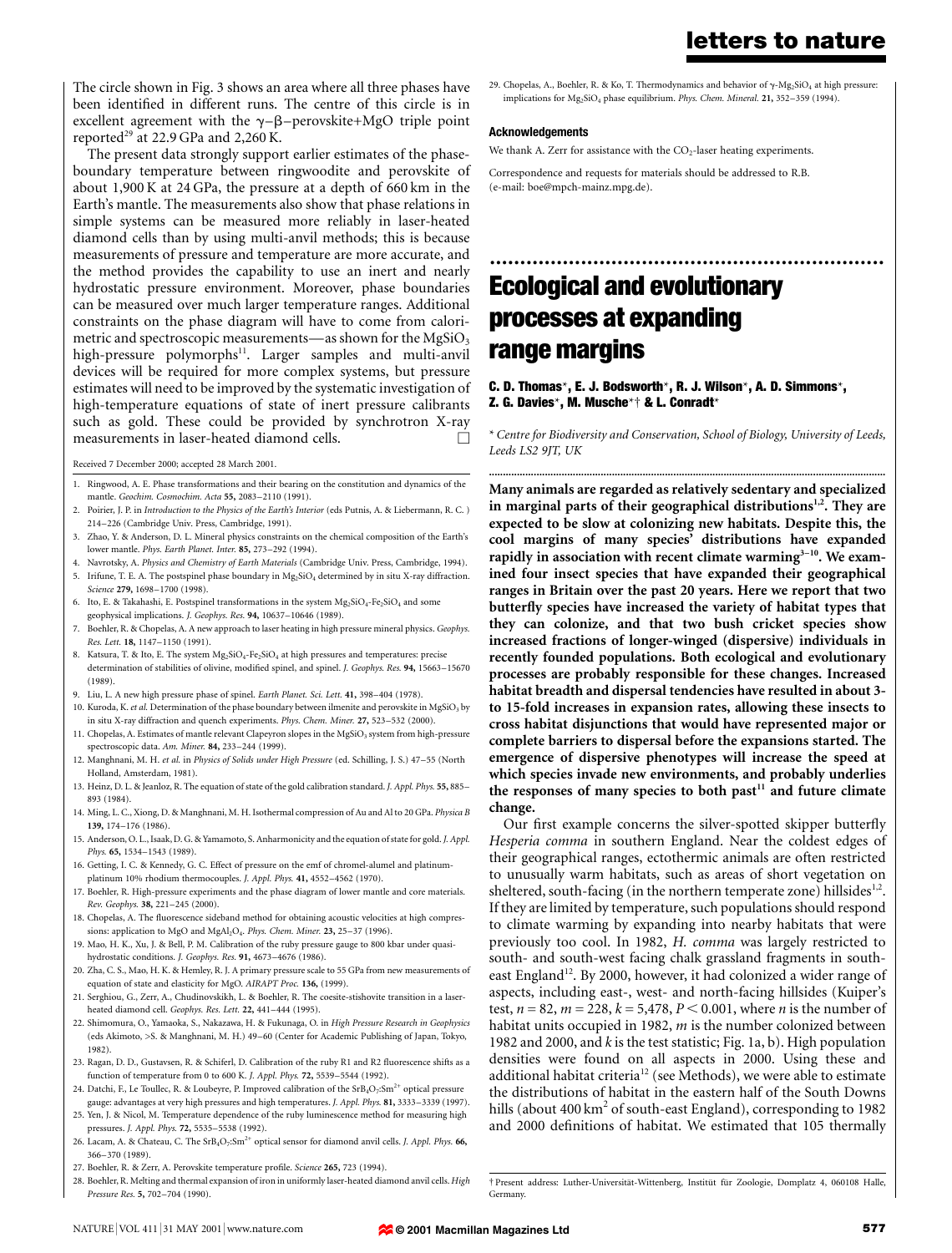# letters to nature

| Table 1 Latitudinal patterns of distribution of A. agestis |                                          |           |                                                                          |           |                                                                     |  |  |  |  |  |
|------------------------------------------------------------|------------------------------------------|-----------|--------------------------------------------------------------------------|-----------|---------------------------------------------------------------------|--|--|--|--|--|
| Latitudinal band<br>(OS 10-km grid)                        | Number of squares occupied by A. agestis |           | Proportion of A. agestis squares within<br>H. chamaecistus distribution* |           | Proportion (number) of UK<br>squares occupied by<br>H. chamaecistus |  |  |  |  |  |
|                                                            | 1970-1982                                | 1995-1999 | 1970-1982                                                                | 1995-1999 |                                                                     |  |  |  |  |  |
| $1-10$ (south)                                             | 46                                       | 56        | 0.43                                                                     | 0.41      | 0.23(27)                                                            |  |  |  |  |  |
| $11 - 20$                                                  | 188                                      | 278       | 0.65                                                                     | 0.59      | 0.47(171)                                                           |  |  |  |  |  |
| $21 - 30$                                                  | 80                                       | 254       | 0.66                                                                     | 0.39      | 0.28(119)                                                           |  |  |  |  |  |
| $31 - 40$                                                  | 19                                       | 93        | 0.74                                                                     | 0.41      | 0.22(79)                                                            |  |  |  |  |  |
| $41 - 50$ (north)                                          |                                          | 10        | na                                                                       | 0.30      | 0.33(68)                                                            |  |  |  |  |  |

\* The association between A. agestis and H. chamaecistus distributions (at 10-km grid resolution) becomes weaker between 1970-1982 and 1995-1999, but more so in northern (latitude 21-40N) than in southern (1–20N) Britain (four-way interaction term of log-linear model: latitude x year x butterfly presence x H. chamaecistus presence;  $\chi^2$  = 14.01, d.f. = 1, P = 0.0002).

suitable habitat patches (total habitat area 2.00 km<sup>2</sup>) would be available with the 1982 definition of habitat, compared with 175 patches  $(3.92 \text{ km}^2)$  with the 2000 definition of the same type of vegetation on any aspect.

Expansion rates are likely to increase with habitat availability. For H. comma at its northern limit, there are now more patches to colonize, shorter distances between them, and more populations generating emigrants. We used Hanski's spatially realistic incidence function (metapopulation) model<sup>13-15</sup> to simulate expansion away from the only two patches of habitat occupied by H. comma in the South Downs in 1982. This simulation was done in two ways, using patch networks on the basis of the 1982 and 2000 definitions of habitat suitability. Distance expanded was estimated as the mean distance from the main patch occupied in 1982 to the ten furthest populations (Fig. 1c; distances to the nearby, extremely small 1982 population were very similar). We first estimated parameters for the model in a different patch network (Surrey) occupied by H. comma, elsewhere in southern England, before using these parameter estimates to make independent predictions of expansion in the South Downs network. In 18 years (generations), the observed distribution of H. comma reached 16.37 km (Fig. 1c), corresponding well to the mean 14.35 km (s.d. 1.79) modelled expansion using the 2000 habitat network (Fig. 1e). In contrast, the observed expansion fell well outside the 99.9% confidence limit of simulations using the 1982 network (Fig. 1d; mean 4.98 km, s.d. 0.80). An approximate doubling of habitat availability led to an approximate trebling in expansion rate.

The second example considers the brown argus butterfly (Aricia agestis), which has also expanded both its habitat and geographical range over the past 20 years. Between 1970-1982 (ref. 16) and 1995-1999 (ref. 6), this butterfly increased 1.2-fold in the south of England, and 4.9-fold further north, in central England (Table 1). In 1970-1982, the northern part of the butterfly's distribution was mainly restricted to the distribution of one host plant Helianthemum chamaecistus (Cistaceae), a plant itself restricted to fragmented chalk and limestone grasslands<sup>16,17</sup>. Further south, there was a greater tendency for A. agestis populations to use Geranium and Erodium species (Geraniaceae) (Table 1). These plants are more widespread than H. chamaecistus and occur in both chalk and nonchalk habitats<sup>17</sup>. Between 1970-1982 and 1995-1999, A. agestis

expanded disproportionately into Geraniaceae-containing areas especially Geranium—in the northern half of its distribution (Table 1;  $P = 0.0002$ ). H. *chamaecistus* often grows on sheltered or southerly facing hillsides that are likely to be warmer than most Geranium-containing habitats: we propose that most northern Geranium habitats were too cool to achieve population growth in the 1960s and 1970s, but warm enough in the 1980s and 1990s.

The disproportionate expansion of habitat breadth in the northern half of the distribution could be explained completely by ecological processes. However, once habitat range has begun to expand for ecological reasons, phenotypes able to use either a wide range of habitats or the commonest type of habitat available in marginal areas may show relatively fast rates of range expansion. In A. agestis, expanding and non-expanding marginal populations differed in choice of host plant, and thereby habitat. We carried out choice experiments in the field, during which wild butterflies were experimentally exposed to four potential host plant species. Long-established and non-expanding marginal populations of A. agestis from limestone and sand dune habitats chose to lay eggs on host plants appropriate to their natural habitats (Table 2; 92% of eggs on Geranium molle and Erodium cicutarium at Gwithian and Mexico Towans sand dunes in Cornwall; 74% of eggs on H. chamaecistus plants on limestone in the Creuddyn Peninsula, north Wales). In contrast, females from populations that had been established recently chose to lay two-thirds of their eggs on G. molle, irrespective of whether they came from limestone (Barnack, north Cambridgeshire, colonized in 1994; C. Gardener, personal communication) or sand dune habitats (Gibraltar Point, Lincolnshire, colonized in 1994; K. Wilson, personal communication) (Table 2). Females in these populations chose to lay eggs on the most widespread host plant used during range expansion (G. molle), rather than on the host plant that was used naturally in the habitats where the populations occurred (H. chamaecistus at Barnack; E. cicutarium at Gibraltar Point). Nonetheless, both populations retained the ability to lay on H. chamaecistus (Table 2).

The data are compatible with a genetic contribution to host plant choice, but breeding experiments are required to confirm this. Butterflies from the Cornish and North Wales populations that had been reared in a common environment (laboratory) were released in a field containing experimental H. chamaecistus and

| Table 2 Percentage of eggs laid on plants by four A. agestis populations in choice experiments |                 |            |                              |                |                    |                    |          |  |  |  |  |
|------------------------------------------------------------------------------------------------|-----------------|------------|------------------------------|----------------|--------------------|--------------------|----------|--|--|--|--|
| Population                                                                                     | Natural hosts   | Expansion* | Helianthemum<br>chamaecistus | Geranium molle | Geranium dissectum | Frodium cicutarium | n (eggs) |  |  |  |  |
| North Wales                                                                                    | H, chamaecistus | 40%        | 74.                          | 14.8           | . . 4              |                    |          |  |  |  |  |
| Cornwall                                                                                       | Geraniaceae     | 0%         | 2.0                          | 56.0           | 6.0                | 36.0               | 50       |  |  |  |  |
| Barnack                                                                                        | H, chamaecistus | .600%      | 12.9                         | 70.2           | 14.0               | 2.9                | 183      |  |  |  |  |
| Gibraltar Point                                                                                | E. cicutarium+  | 250%       | 14.7                         | 63.7           | 14.3               | -9                 | .360     |  |  |  |  |

Schreirer-Ray-Hare tests: overall population  $\times$  host plant interaction: SS/MS<sub>total</sub> = 23.0, d.f. = 9, P = 0.006. Population  $\times$  host plant interactions were significant for all pairwise comparisons between populations except Barnack versus Gibraltar Point ( $P = 0.688$ ) and Cornwall versus Gibraltar point ( $P = 0.093$ ).  $\chi$ 2 tests: four populations and four host plants,  $\chi^2$  = 143.8, d.f. = 9,  $P$  < 0.0001. All pairwise comparisons between populations were significant at P < 0.0001, except Barnack versus Gibraltar Point (P = 0.042). \* Per cent increase between 1970-1982 and 1995-1999 in 10-km grid squares occupied in 50-km squares centred on each site.

<sup>+</sup> Some Geranium species may also be used, but this has not yet been observed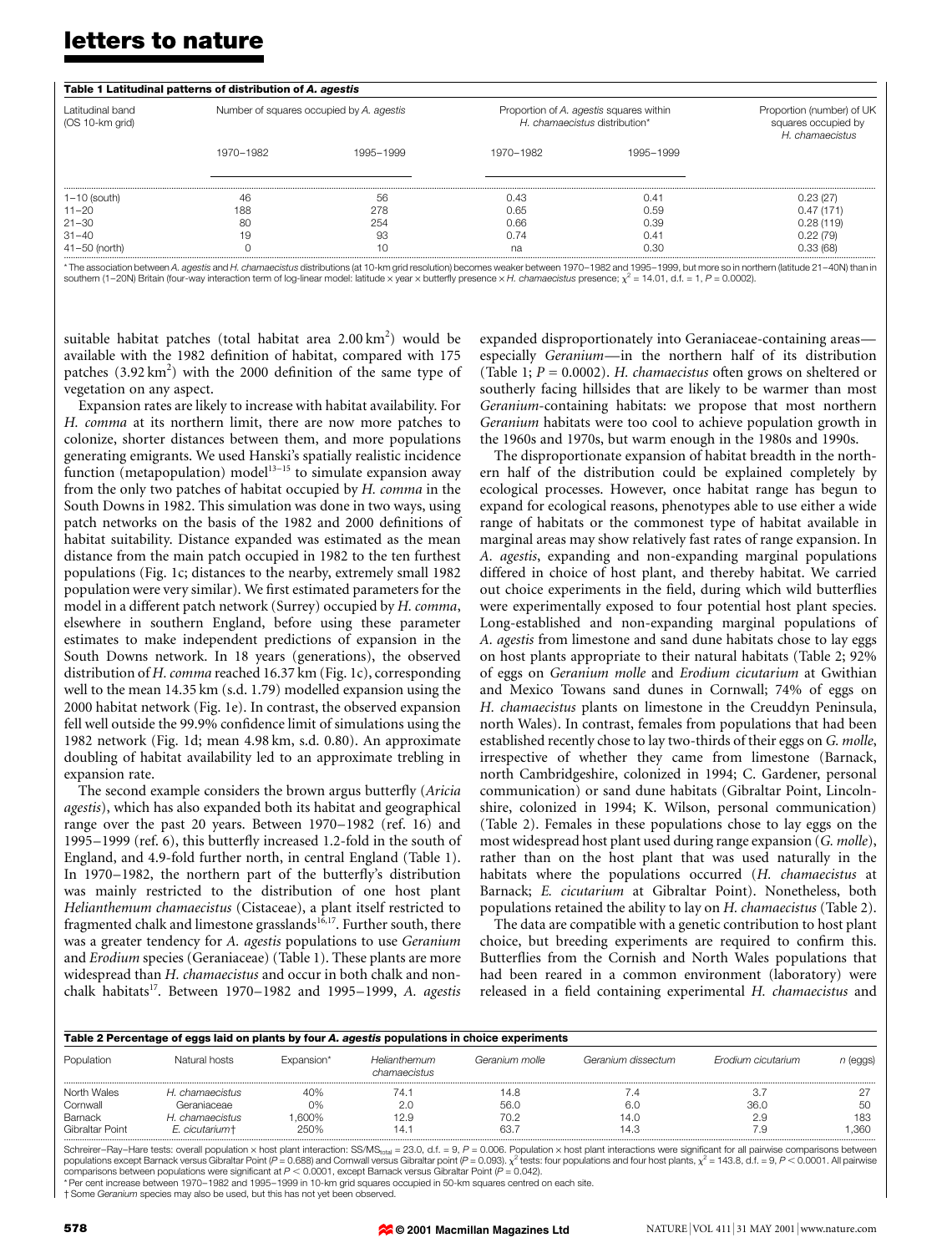G. molle plants. The released females differed in choice of host plant species in the expected direction, consistent with a genetic interpretation (140 eggs from the Cornish butterflies on G. molle, 25 on H. chamaecistus; 168 eggs from the north Wales butterflies on G. molle, 189 on H. chamaecistus;  $\chi^2 = 66.6$ , degrees of freedom  $(d.f.) = 1, P < 0.001$ . Females reared in the laboratory from the same populations showed no detectable effects of larval environment (host plant species or temperature) on subsequent egg-laying preferences (E.J.B., unpublished observations). Phenotypic carryover (maternal) effects could affect these single-generation results, but could not plausibly explain the results of the choice experiments at Barnack and Gibraltar Point. Virtually all Barnack butterflies developed as larvae on H. chamaecistus and virtually all Gibraltar Point butterflies developed on E. cicutarium, and must have done so for the previous 9-10 generations. However, given a choice, both populations laid eggs disproportionately on G. molle. Similarly, learning by adults (or conditioning on emergence) could not be responsible for the observed patterns of host choice. Butterflies with similar adult experiences of habitat and host plants differed strongly



Figure 1 Habitat and range expansion by H. comma. a, b, Aspects of populated H. comma habitats in 1982 (a), and colonized habitats between 1983 $-2000$  (b). c, Range of H.  $comma$  in the South Downs in 1982 (red; triangle contains  $>$  95% of 1982 individuals) and in 2000 (blue and red). Unoccupied habitat (open circles) in 2000 is for the 2000 habitat network. **d**, Range of *H. comma* simulated with 1982 habitat network (blue circles, populated in 2000 in  $\geq$  50% of simulation runs; yellow circles,  $<$  50% of simulation runs; and open circles, never colonized). e, Range of H. comma simulated with 2000 habitat network. Symbol sizes exaggerate patch areas (ha); small  $<$  0.5, medium 0.5 to  $<$  5, large  $\geq$  5. Line shows south coast of England; Beachy Head is at the south-eastern point.

in choice of plants (for example, north Wales and Barnack), whereas adults exposed to dissimilar habitats and host plants exhibited similar host choice characteristics (Table 2; Barnack and Gibraltar Point).

Host choice phenotypes in the expanding region may have arisen from selection within each population ancestry during range expansion, or the entire range expansion may have been initiated from populations that already possessed the host choice characteristics of Barnack and Gibraltar Point. Whatever the origin, expansion into Geranium-containing habitats in the north enabled the butterfly repeatedly to bridge gaps of greater than 14 km in the fragmented H. chamaecistus distribution<sup>6,16,17</sup>. This is a distance that A.  $a$ gestis<sup>18,19</sup> and comparable butterflies<sup>20,21</sup> would be extremely unlikely to cross in one step, without the availability of steppingstones of other types of habitat.

Range expansion by flying insects may also select for increased flight ability<sup>22-24</sup>. Our third example concerns two species of bush crickets that exhibit adult wing polymorphisms. Both species have been spreading northwards and inland from distributions formerly confined to specific habitats in southern, coastal areas (Fig.  $2)^{7-9}$ . The long-winged cone-head Conocephalus discolor has two forms: long-winged and extra-long-winged (macropterous). Many populations established in the past 20 years show higher frequencies of extra-long-winged individuals, with a low (and fairly constant) frequency of this form in populations established greater than 20 years ago (Fig. 2c). Roesel's bush cricket Metrioptera roeselii has a short-winged form that cannot fly and a long-winged form that can. This species also shows increased frequencies of the more dispersive form in populations that have recently been established (Fig. 2d).

Environmental variables, such as temperature, population density and photoperiod, are known to affect whether cricket nymphs will mature to become long- or short-winged adults<sup>25</sup>. Thus, increased frequencies of longer wing morphologies in recently founded populations could represent (1) purely plastic responses to these new environments; or (2) genetic differences affecting, for example, the population density or temperature that a nymph must experience before it will develop into a longer-winged adult. We have not established the genetic basis for the observed differences among populations; however, plastic responses to new environments are unlikely to provide the whole explanation. Sites that have been colonized recently tend to have relatively low population densities and would therefore be expected to possess low frequencies of longer-winged forms<sup>25</sup>, the opposite of the pattern observed. Variation in temperature (longer-winged morphologies expected in hotter regions) and latitude (equivalent to photoperiod) are also unlikely to explain the differences, given comparable results for the two species that have different spatial patterns of invasion (Fig. 2). The observed patterns may reflect the increasing number of colonization bottlenecks experienced by younger populations, and/or selection against dispersal in populations once they have been established. The latter is probable if there is a trade-off between investment in flight-related and reproductive structures<sup>25</sup>.

Regardless of the proportional contributions of plastic versus genetic change to the observed patterns, the implications for range expansion are profound. If we assume that virtually all long-distance movements are achieved by the longer-winged morphologies (certainly the case for M. roeselii), this represents approximately 4-fold and 14-fold increases in long-distance dispersal for C. discolor and M. roeselii, respectively (based on fractions of longer-winged individuals, pooled across populations established less than 10 versus more than 20 years ago).

Improving environmental conditions at existing margins, in this instance regional warming at cool margins, are likely to initiate range extensions purely on the basis of ecological, physiological and population-dynamic processes—requiring no evolutionary change. Once an expansion is initiated, individuals and populations that expand most rapidly are likely to be favoured, and expanding range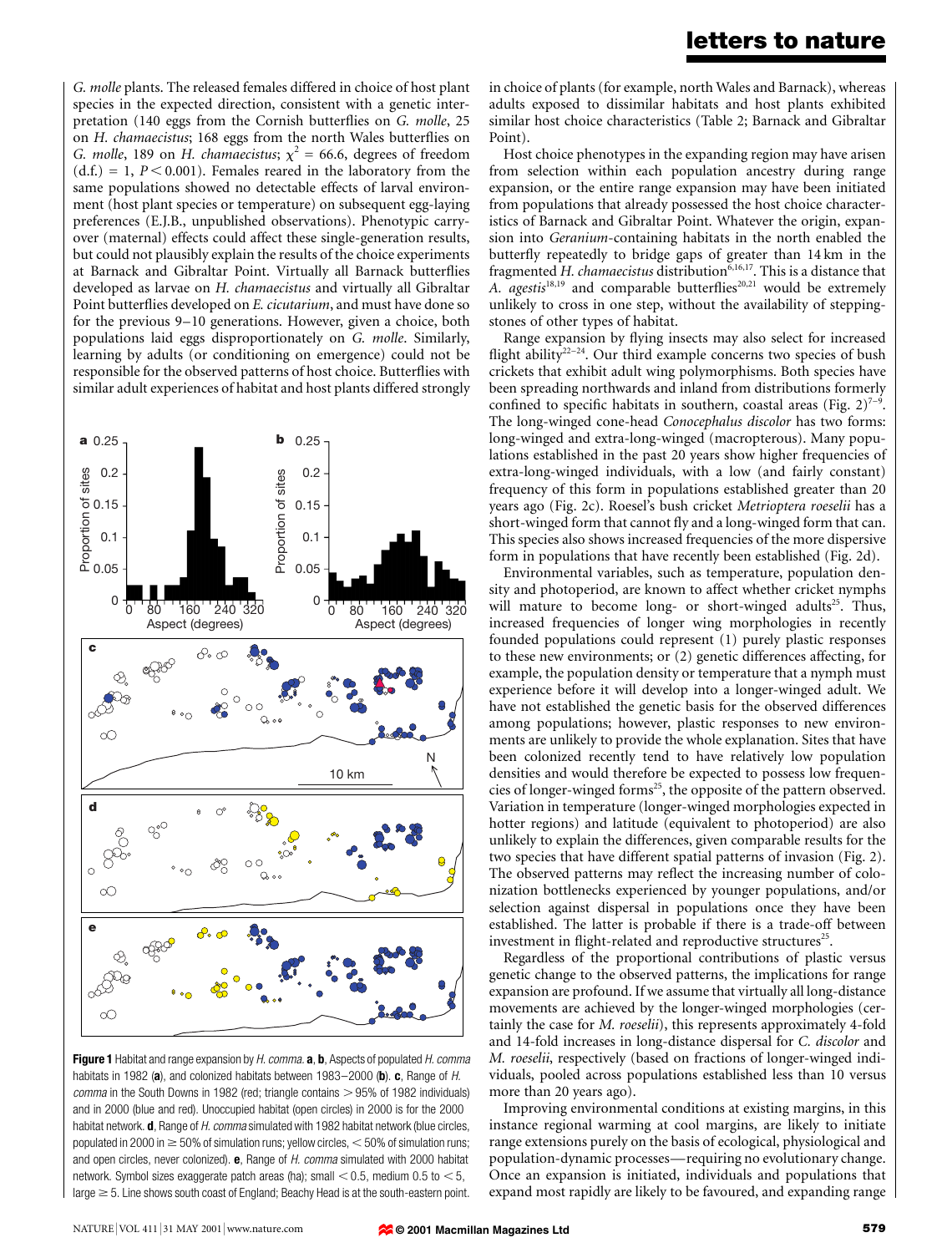# letters to nature



**Figure 2** Expanding distributions of *C. discolor* (a) and *M. roeselii*<sup>7-9</sup> (b). Lines show national 100-km grid squares. Circles show 10-km records: blue, recorded between 1961-1987; yellow, first recorded between 1988-1996; red, first recorded between 1997 $-1999$ . c, d, Proportions of macropterous individuals in populations sampled in

fronts may become characterized by dispersive generalists or by specialists on habitats common in the area of expansion. Once most habitats in a region have been colonized, specialists (in different habitats) and less dispersive forms may be favoured again, especially if there is a trade-off between dispersal and reproduction<sup>25,26</sup>. Evolutionary stasis during range changes has been emphasized $27,28$ , but transient evolutionary changes in habitat choice, flight behaviour and wing morphology require specific and detailed studies to detect. Such changes may be typical of expanding range fronts. Putative examples include increased frequencies of long-winged forms of ground beetles invading Canada<sup>22</sup>, increased thorax sizes (containing flight muscles) of butterfly species expanding their ranges in Europe<sup>23,24</sup>, biased orientation of Africanized honey bee swarms invading Mexico<sup>29</sup>, and the development of increasingly dispersive seeds during the post-glacial expansion of lodgepole pine in North America<sup>11</sup>. These changes may dramatically increase rates of range expansion.

Our results should not be interpreted as evidence that all species will be able to change their geographical ranges rapidly in response to recent and predicted climate change. Extremely large numbers of relatively sedentary and specialized species may fail to initiate any expansion across human-modified landscapes, and some expansion is required before the selective pressures described here can result in the evolution of increased habitat range and migration rate.  $\Box$ 

### Methods

#### Hesperia comma

Hesperia comma adults and eggs (on the grass Festuca ovina) were mapped from July to September 2000. All habitat type was surveyed within 20 km of the 1982 distribution<sup>12</sup>, and within 10-15 km of the 2000 distribution, using accepted patch definitions<sup>30</sup>. Comparison of aspects is based on sites (sub-sites where aspects varied) in the Chiltern Hills, North Downs and South Downs. The 1982 network was defined as sparse chalk grassland containing 'ideal' F. ovina tufts growing in slight hollows, next to bare ground<sup>12</sup> with aspects 100-300° (containing greater than 90% 1982 populations in south east England). The 2000 network had the same vegetation/F. ovina characteristics, but included grassland fragments of all aspects (the weak bias in Fig. 1b arises principally from the relationship between vegetation structure and aspect). For this exercise, we assumed that grazing patterns were the same in 1982 as in 2000.

We applied parameters to Hanski's incidence function model<sup>13</sup> using the 2000 distribution of H. comma in Surrey (86 occupied patches; 30 unoccupied). In the model,

2000, according to date of first record for C. discolor  $(c)$  (proportion extra-long-winged; Spearman correlation  $r = 0.349$ ,  $n = 40$ ,  $P = 0.027$ ), and *M. roeselii* (**d**) (proportion longwinged; Spearman correlation  $r = 0.698$ ,  $n = 17$ ,  $P = 0.002$ ).

extinction probability declines with increasing patch area, and colonization probability increases with proximity to existing populations. The MCMC method (1,000 function evaluations in initiation, 4,000 function evaluations in estimation) was used for parameter estimation<sup>15</sup>. Set parameters were  $A_0 = 0.02$  ha, and  $B = 0.5$ ; estimated parameters were  $x =$ 0.278,  $y = 7.261$ ,  $e = 0.337$ ,  $\alpha = 0.445$ .  $A_0$ ,  $e$  and  $x$  scale the relationship between patch area and extinction, B and  $\alpha$  determine migration rates, and  $y$  determines the relationship between migration and colonization probability<sup>15</sup>. We assumed no colonization from outside the network and no regional stochasticity<sup>15</sup>. These independent parameter estimates were used to run 100 simulations of 18 generations each for both the 1982 and 2000 habitat models in the South Downs. Eight 1982 network simulations went completely extinct; one had only one surviving population. These were ignored in calculations of 1982 network expansion distances (including them results in an approximately 9% reduction in mean distance colonized).

#### Aricia agestis

Aricia agestis in Cornwall (Ordnance Survey (OS) grid reference SW5740) has been associated with Erodium and Geranium species for over 100 generations and is greater than 100 km from H. chamaecistus. The north Wales population (SH7683) has an equally long association with H. chamaecistus, which receives greater than 99% of eggs (Erodium and Geranium are present in the region but rare in  $H$ . chamaecistus habitat)<sup>16,19</sup>. The new Barnack population (TF0704) uses H. chamaecistus on limestone (where Geraniaceae are rare). The new Gibraltar Point population (TF5659) uses E. cicutarium, and perhaps other Geraniaceae, in sand dunes (H. chamaecistus is absent). Barnack and Gibraltar Point are separated by 72 km; other inter-population distances are even greater (less than 5% A. agestis individuals are expected to move over 1 km per generation<sup>18,19</sup>). Twenty-four plants each of E. cicutarium, G. molle, Geranium dissectum and H. chamaecistus were sunk to ground level in pots in each population in August 2000. We counted eggs over the following month. Numbers of eggs on an individual plant were treated as single observations, considering the effects of host plant, population and host  $\times$  population interaction in a two-way Schreirer-Ray-Hare test (equivalent to two-way non-parametric analysis of variance). Significant interactions reveal differences between populations in host choice. This test is overly conservative because some plant individuals of each species might never have been found by searching females, increasing count variation within each plant species. Therefore, we also used  $\chi^2$  tests, treating each egg laid as an independent observation—females can choose where to lay each egg independently.

For common environment rearing, eggs were obtained from wild-caught females from May to June 2000. Larvae from both populations were reared on the same mix of host plants at 18/6-h light/dark cycle (24  $^{\circ}\mathrm{C}$  light phase; 20  $^{\circ}\mathrm{C}$  dark phase). Emerging adults were released in July 2000, into a roughly 0.25-ha field that contained no natural host plants, into which had been sunk 432 plants each of H. chamaecistus and G. molle. Eggs could not be identified to population, so Cornish butterflies ( $n = 162$  females) were released 10 days before Welsh butterflies ( $n = 155$  females). Eggs were counted (and removed) just before release of the Welsh butterflies, and again at the end of the experiment. The first count contained only eggs from the Cornish butterflies, but a few Cornish females still survived when Welsh butterflies were released, so the Welsh result underestimates their true bias towards H. chamaecistus.